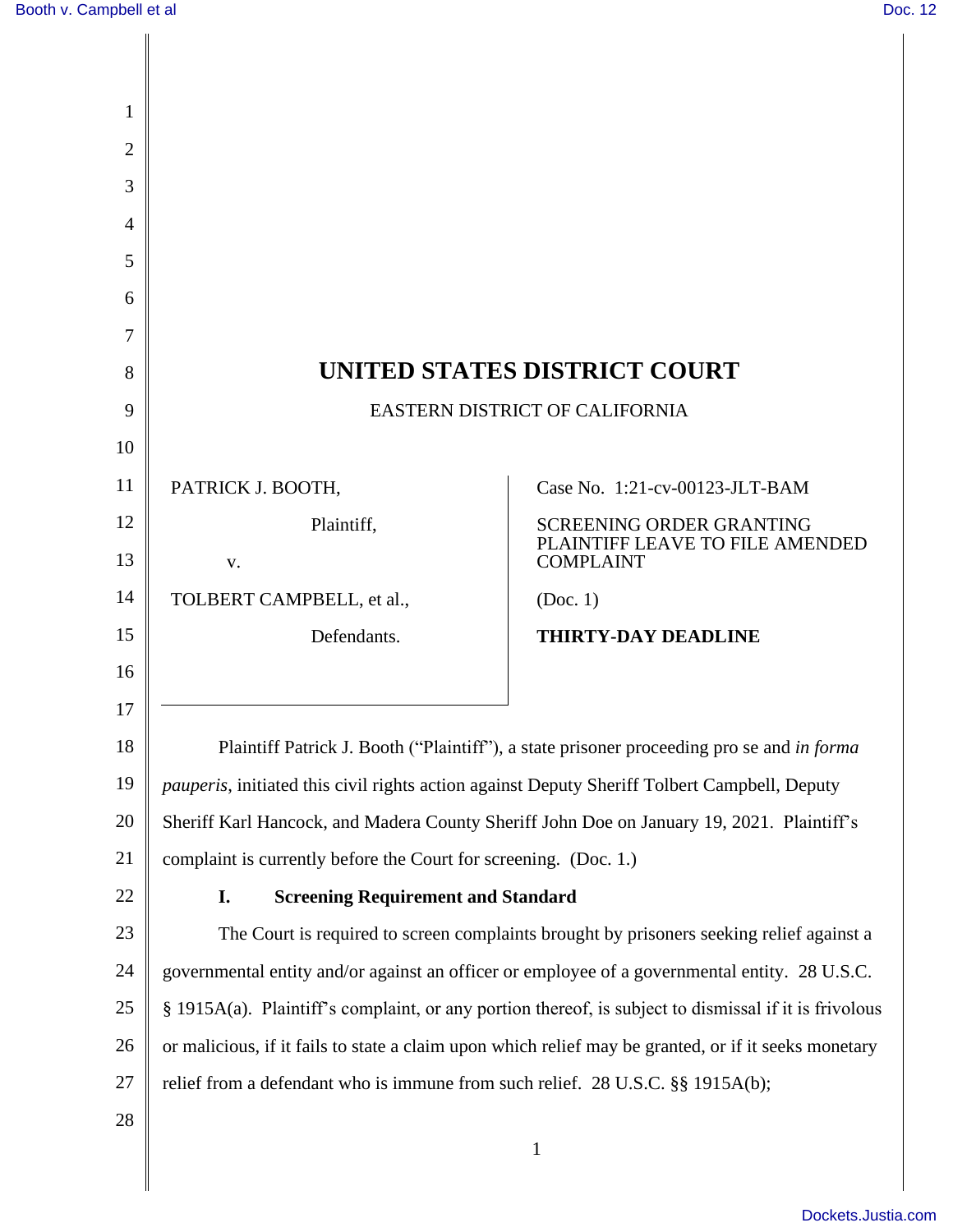1

## $1915(e)(2)(B)(ii)$ .

2 3 4 5 6 7 8 A complaint must contain "a short and plain statement of the claim showing that the pleader is entitled to relief . . . ." Fed. R. Civ. P. 8(a)(2). Detailed factual allegations are not required, but "[t]hreadbare recitals of the elements of a cause of action, supported by mere conclusory statements, do not suffice." *Ashcroft v. Iqbal*, 556 U.S. 662, 678 (2009) (citing *Bell Atlantic Corp. v. Twombly*, 550 U.S. 544, 555 (2007)). While a plaintiff's allegations are taken as true, courts "are not required to indulge unwarranted inferences." *Doe I v. Wal-Mart Stores, Inc.*, 572 F.3d 677, 681 (9th Cir. 2009) (internal quotation marks and citation omitted).

9 10 11 12 13 14 To survive screening, Plaintiff's claims must be facially plausible, which requires sufficient factual detail to allow the Court to reasonably infer that each named defendant is liable for the misconduct alleged. *Iqbal*, 556 U.S. at 678 (quotation marks omitted); *Moss v. U.S. Secret Serv.,* 572 F.3d 962, 969 (9th Cir. 2009). The sheer possibility that a defendant acted unlawfully is not sufficient, and mere consistency with liability falls short of satisfying the plausibility standard. *Iqbal*, 556 U.S. at 678 (quotation marks omitted); *Mos*s, 572 F.3d at 969.

15

### **II. Plaintiff's Allegations**

16 17 18 19 20 Plaintiff is currently housed at Mule Creek State Prison in Ione, California. He brings suit against Madera County Deputy Sheriffs Tolbert Campbell and Karl Hancock in their individual capacities and Madera County Sheriff John Doe, in his individual and professional capacity, for asserted violations of the Fourth, Fifth and Fourteenth Amendments to the United States Constitution.

21 22 23 24 25 26 27 28 Plaintiff alleges that on October 16, 2021, the California Court of Appeal for the Fifth Appellate District issued an order granting Plaintiff's request for a digital disc and set of photos on the disc. (Doc. 1 at 10.) The Court takes judicial notice of the Appellate Court's order, which is attached to Plaintiff's complaint. *U.S. ex rel. Robinson Rancheria Citizens Council v. Borneo, Inc*., 971 F.2d 244, 248 (9th Cir. 1992) (finding court may take judicial notice of the records of proceedings in other federal or state courts if related to the matters at issue). According to the order, Plaintiff brought a habeas corpus petition asserting that he was denied a copy of "the digital disc containing the photographs of the crime scene, which criminalist Dolores Floriano collected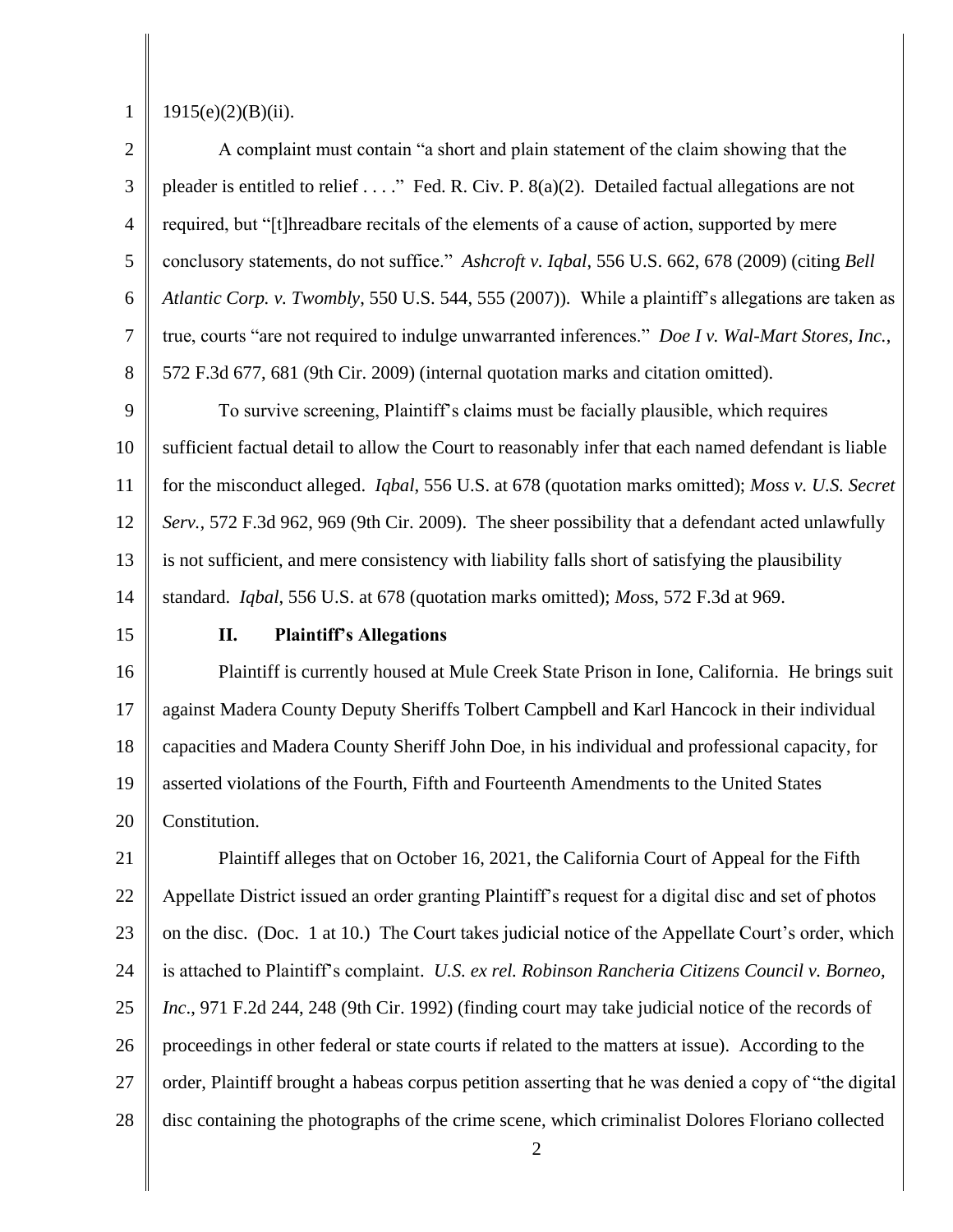1 2 3 4 5 6 7 8 9 10 11 12 13 14 15 16 17 18 19 20 21 22 23 24 25 26 27 28 3 on or about July 19, 2004." (Doc. 1 at 8.) Plaintiff reportedly argued that after the photographs were taken, evidence containing his fingerprints was planted at the scene. He also argued that the photos on the digital disc would establish that said evidence was not at the crime scene at the time the criminalist took the photos on digital disc. (*Id.*) The Appellate Court concluded that Plaintiff had "made a sufficient prima facie showing to warrant the issuance of an order to show cause returnable before the superior court with directions to grant [Plaintiff] a copy of said digital disc that was prepared by the criminalist, Dolores Floriano, and copies of all of the photos collected on said disc." (*Id.*) The Appellate Court ordered the Department of Corrections and Rehabilitation to show cause before the Madera County Superior Court why Plaintiff was not entitled to the relief granted by the order. (*Id.*) In his complaint, Plaintiff contends that the disc and photos were withheld from him before trial in Madera Superior Court case number MCR019164. Plaintiff asserts that he was convicted due to evidence falsified by Defendants Hancock and Campbell. Plaintiff further alleges that on January 14, 2021, District Attorney Peterson sent 30 color photos of the crime scene, which were on the digital disc that was withheld before trial. The photos were taken by Dolores Floriano, at the location of a home invasion in Madera, California on July 19, 2004, immediately following the crime. In 2004, Plaintiff was arrested in Nevada for questioning in the Madera, California home invasion. Defendant Campbell interrogated Plaintiff, who proclaimed his innocence. Plaintiff also requested an attorney and did not answer more questions from Defendant Campbell. After the interrogation, Defendant Campbell pulled down on Plaintiff's handcuffs and yelled, "[Expletive] I did not come all this way for nothing. If you don't tell me who hurt this family all [sic] make [expletive] sure you go down for this [expletive]. If you protect them . . . you'll find yourself in prison for the rest of your life." (Doc. 1 at 11-12.) Plaintiff shrugged his shoulders and Defendant Campbell stated, "So be it then," and walked away. (*Id.* at 12.) Plaintiff was extradited to Madera County and charged in the case of MCR019164 for the home invasion crime. Plaintiff advised his appointed attorney that Defendant Campbell was going to set him up and told the attorney about the interrogation in Nevada. Plaintiff felt the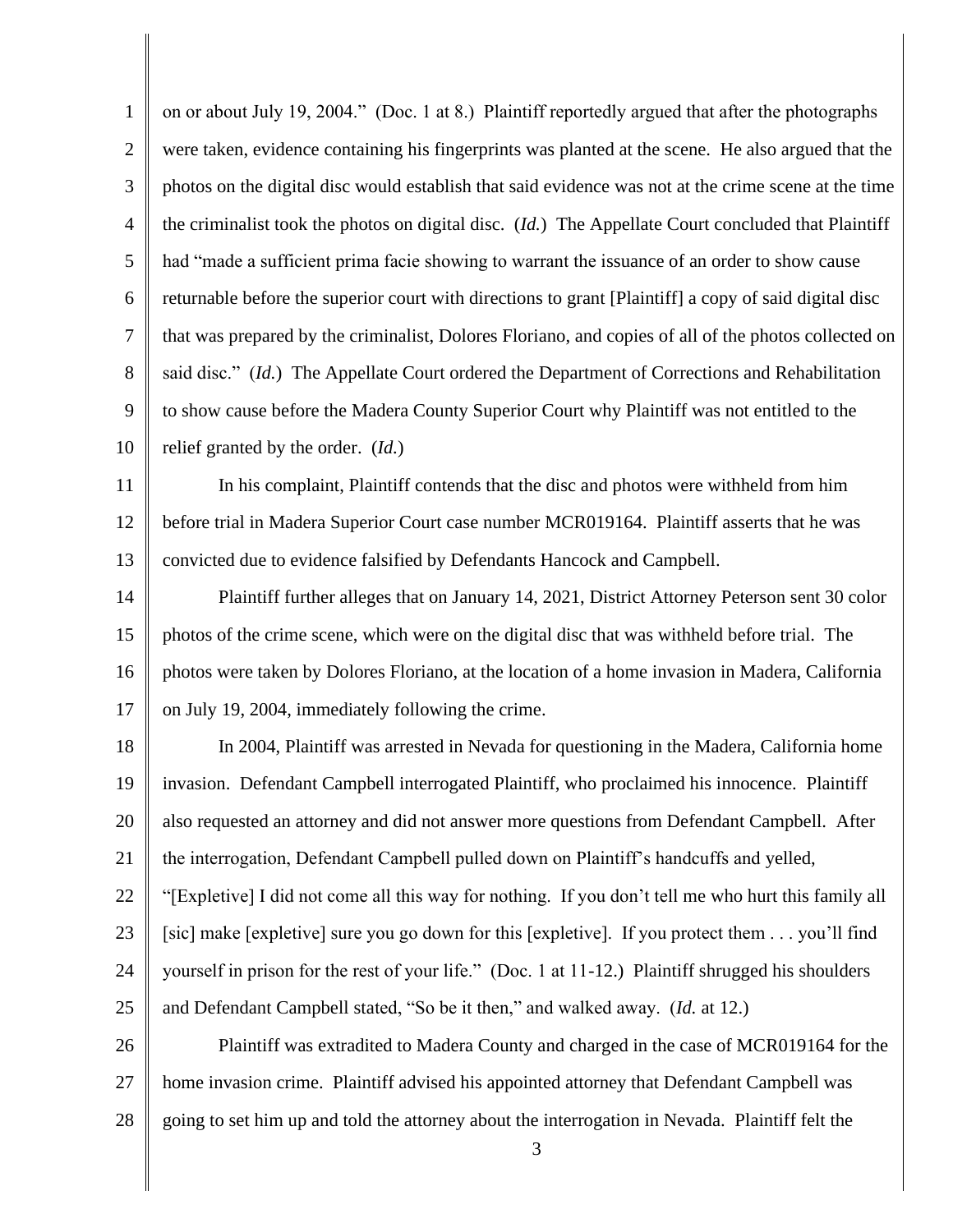1 2 appointed attorney would not address Defendant Campbell's threats, so Plaintiff filed his appointed attorney and represented himself in the criminal proceeding.

3 4 5 6 7 8 Plaintiff proclaimed his innocence to the court and the district attorney, Mr. Licalsi. Plaintiff told Mr. Licalsi that the photos from the criminalist, Dolores Floriano, would prove that Defendant Campbell and Hancock were setting Plaintiff up. Plaintiff repeatedly requested the color photos and the court ordered Mr. Licalsi to provide them. However, Mr. Licalsi would not give Plaintiff the digital disco or a copy of the photos on the disc. Mr. Licalsi would only provide Plaintiff with 15 black and white photos of the crime scene.

9 10 11 12 As part of discovery, Mr. Licalsi provided an array of 5 photos taken by Defendants Campbell and Hancock, which they testified were of the crime scene. They also went to the home days after to find new evidence that the criminalist did not collect at or on the day of the crime.

13 14 15 16 17 18 Plaintiff claims that the criminalist took color photos of every room and at every angle in the home at the time the crime occurred using a digital 35-millimeter camera. Mr. Licalsi withheld the color photos, providing only 15 black and white photos, which Plaintiff alleges appears to be an attempt to cover up the acts of Defendants Campbell and Hancock. Plaintiff advised Mr. Licalsi that Defendants Campbell and Hancock were planting evidence in the case, but Mr. Licalsi refused to act on the information.

19 20 21 On January 14, 2021, Plaintiff claims that it was discovered that Defendants Campbell and Hancock committed a felony act. Plaintiff contends that they used their authority as Sheriff's officers to falsify evidence to wrongfully convict Plaintiff.

22 23 24 25 26 27 28 Following the order by the state appellate court, Deputy District Attorney Peterson sent Plaintiff 30 color photos of the crime scene taken by criminalist Dolore Floriano. Plaintiff identifies certain evidence that he believes was falsified based on the provided photos. Plaintiff asserts that his Fourteenth Amendment due process and equal protection rights were violated, along with his First Amendment right of speech and assembly. Plaintiff used his right to be silent when Defendant Campbell questioned him in Nevada. Defendant Campbell also knew that it was Plaintiff's "associations with the Red and White (Hells Angels Motorcycle Club) that [were]

4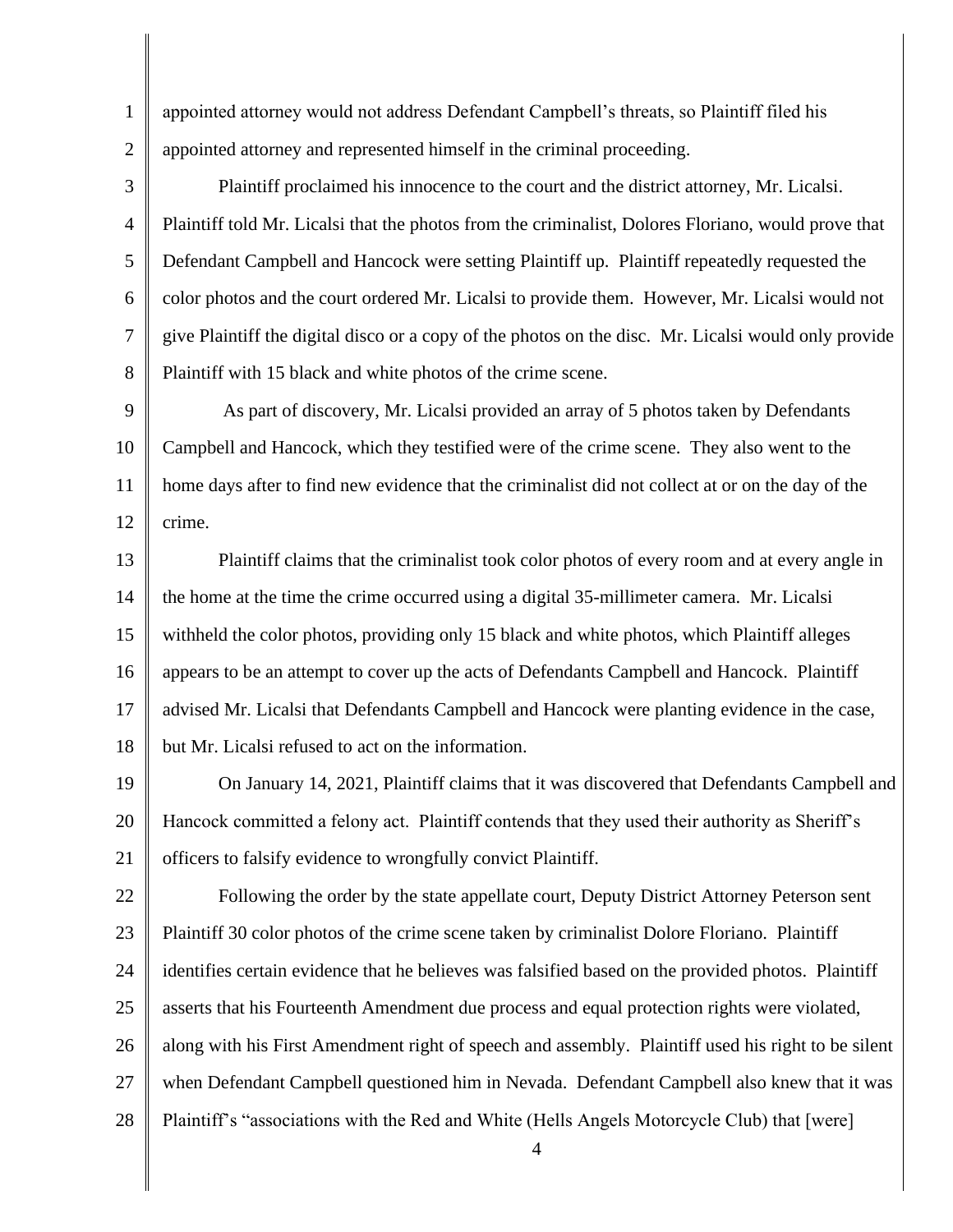1 2

3

4

5

responsible for the crime in Madera." (Doc. 1 at 16.)

Plaintiff re-alleges that Defendants Campbell and Hancock falsified evidence to deprive Plaintiff of his freedom and used photos from Plaintiff's home to insinuate that Plaintiff's DNA and fingerprints were at the crime scene. They also took photos to insinuate that certain items were at the home in Madera, but the photos were not in Madera.

6 7 8 9 10 11 12 13 14 15 16 As to Defendant Sheriff John Doe, Plaintiff alleges that he is responsible for training Defendants Campbell and Hancock. Plaintiff wrote the Sheriff a letter explaining that Defendants Campbell and Hancock falsified evidence to convict Plaintiff of crimes he did not commit. In the letter, Plaintiff indicated that the Sheriff should look at the evidence in the property room and explained what evidence would prove that Defendant Campbell and Hancock used to falsify evidence to get a wrongful conviction of Plaintiff. Additionally, Plaintiff alleges that the Sheriff used his authority to allow Defendants Campbell and Hancock to violate Plaintiff's rights. Plaintiff also contends that the Sheriff did not protect and serve him. Plaintiff claims that he is in prison because the Sheriff is allowing days to go by knowing Defendants Campbell and Hancock falsified evidence without notifying the Madera County District Attorney and the Madera County Superior Court.

17 18

## **III. Discussion**

**A.** *Heck* **Bar**

19 20 21 At its core, Plaintiff's complaint seeks damages pursuant to § 1983 based on allegations that Defendants Campbell and Hancock falsified evidence in Plaintiff's criminal proceedings to deprive Plaintiff of his freedom.

22 23 24 25 It has long been established that state prisoners cannot challenge the fact or duration of their confinement in a section 1983 action and their sole remedy lies in habeas corpus relief. *Wilkinson v. Dotson*, 544 U.S. 74, 78 (2005). Often referred to as the favorable termination rule or the *Heck* bar, this exception to § 1983's otherwise broad scope applies whenever state prisoners

26 "seek to invalidate the duration of their confinement-either *directly* through an injunction

27 compelling speedier release or *indirectly* through a judicial determination that necessarily implies

28 the unlawfulness of the State's custody." *Wilkinson*, 544 U.S. at 81; *Heck v. Humphrey*, 512 U.S.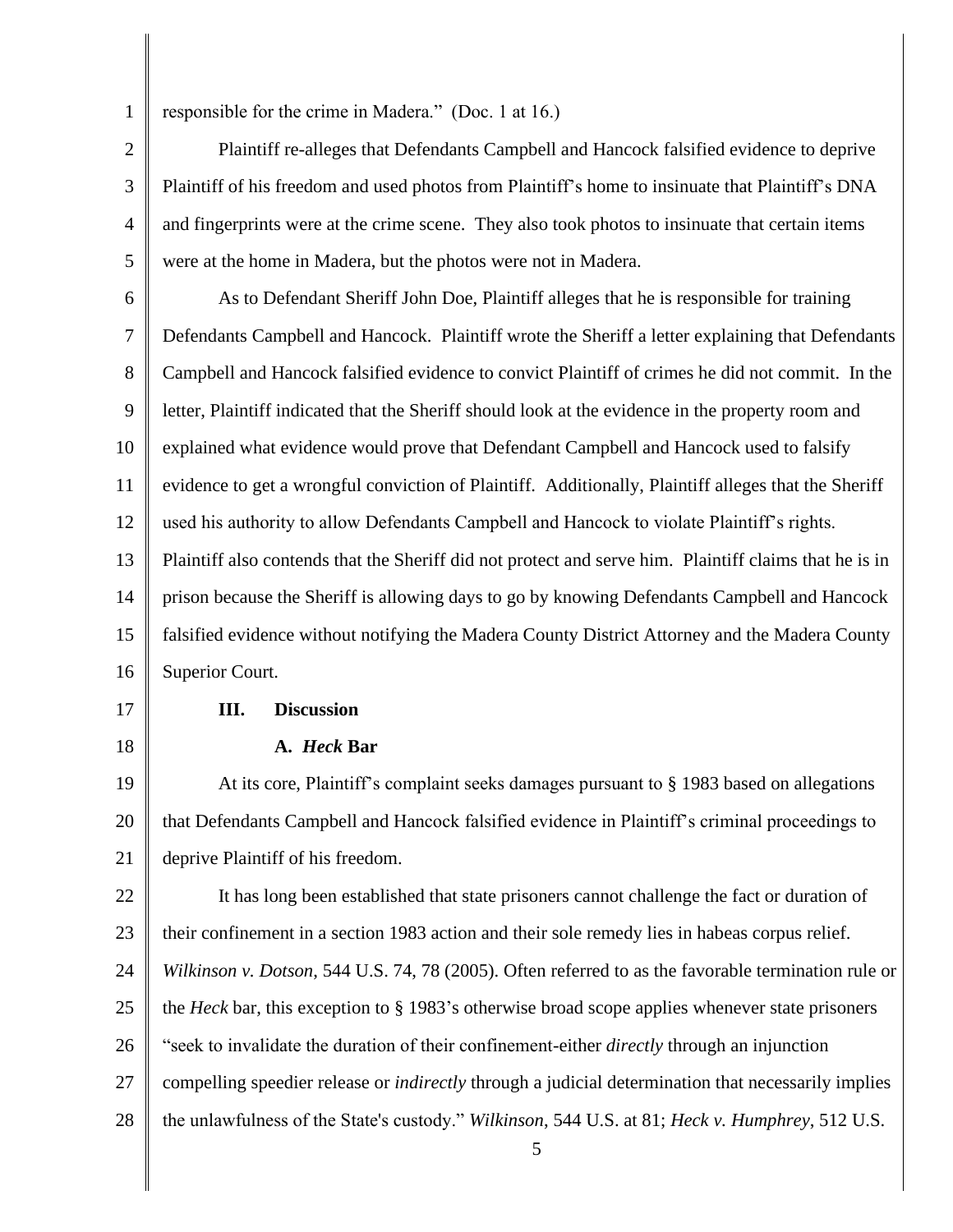1 2 3 4 5 6 7 8 9 10 11 12 13 14 15 16 17 18 19 20 21 22 23 24 25 477, 482, 486–87 (1994); *Edwards v. Balisok*, 520 U.S. 641, 644 (1997). Thus, "a state prisoner's § 1983 action is barred (absent prior invalidation)—no matter the relief sought (damages or equitable relief), no matter the target of the prisoner's suit (state conduct leading to conviction or internal prison proceedings)—*if* success in that action would necessarily demonstrate the invalidity of confinement or its duration." *Id.* at 81–82. As indicated, Plaintiff's damages action is premised on allegations that certain officers fabricated evidence used to convict him, which would necessarily implicate the validity of his conviction. However, a § 1983 action for damages will not lie where "establishing the basis for the damages claim necessarily demonstrates the invalidity of the conviction." *Heck*, 512 U.S. at 481–482. Plaintiff may not pursue § 1983 damages for his claims until Plaintiff can prove "that the conviction or sentence has been reversed on direct appeal, expunged by executive order, declared invalid by a state tribunal authorized to make such determination, or called into question by a federal court's issuance of a writ of habeas corpus." *Id.* at 487. **B. Habeas Corpus** To the extent that Plaintiff is attempting to challenge the validity of his conviction and his incarceration, the exclusive method for asserting that challenging is by filing a petition for writ of habeas corpus. As stated above, state prisoners cannot challenge the fact or duration of their confinement in a § 1983 action, and their sole remedy lies in habeas corpus relief. *Wilkinson*, 544 U.S. at 78 ("[A] prisoner in state custody cannot use a § 1983 action to challenge the fact or duration of his confinement. He must seek federal habeas corpus relief (or appropriate state relief) instead."). **C. Madera County Sheriff's Department** Plaintiff brings suit against Defendant Sheriff John Doe in his individual and official capacities. "A suit against a governmental officer in his official capacity is equivalent to a suit against the governmental entity itself." *Larez v. Cty. of Los Angeles*, 946 F.2d 630, 646 (9th

26 27 Cir.1991). Accordingly, the Court considers Plaintiff's claims against Defendant Sheriff John Doe in his official capacity as a claim against the Madera County Sheriff's Department.

28

///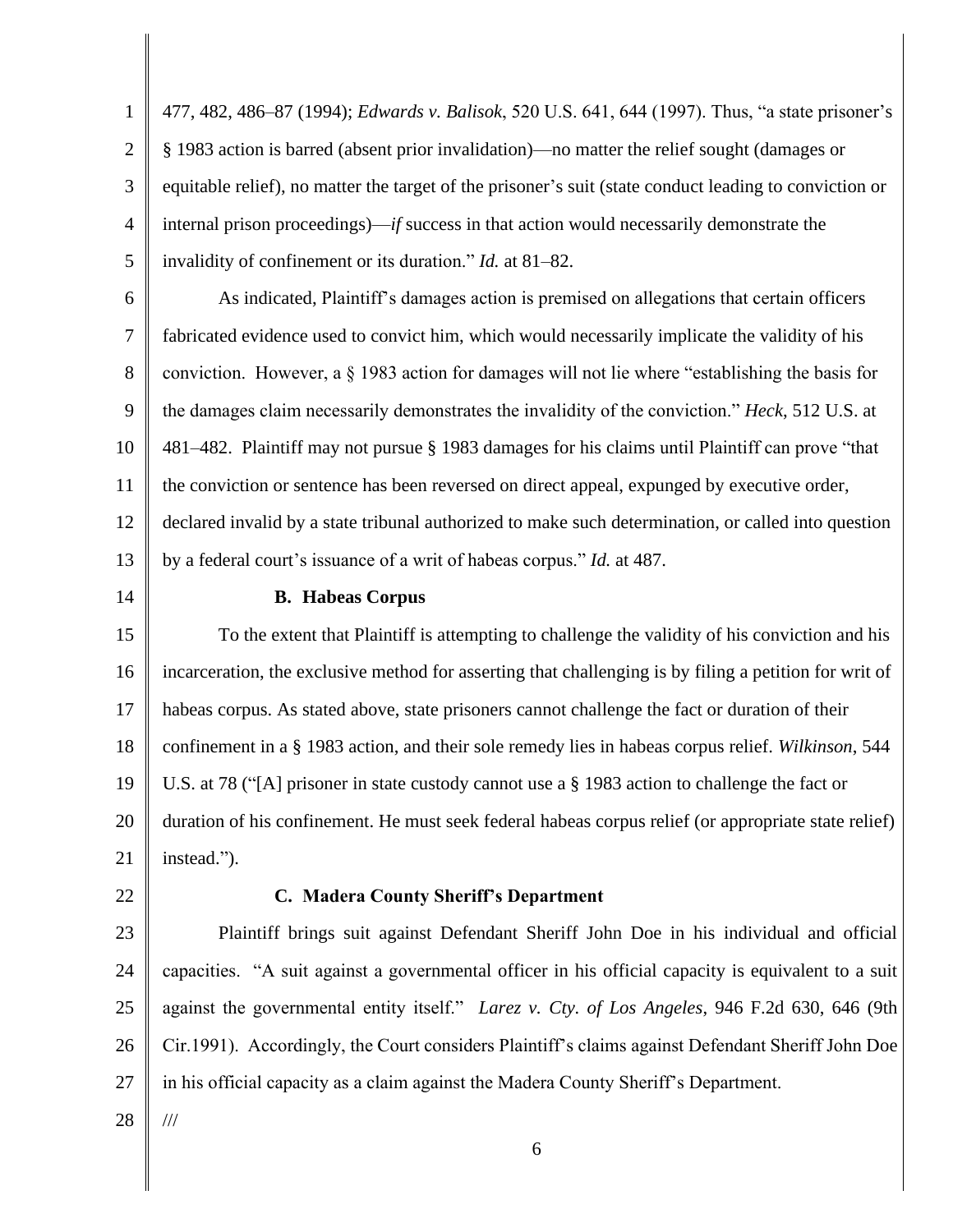1 2 3 4 5 "To state a claim under  $42 \text{ U.S.C. }$  § 1983, the plaintiff must allege two elements: (1) that a right secured by the Constitution or laws of the United States was violated; and (2) that the alleged violation was committed by a person acting under color of state law." *Campbell v. Washington Dep't of Soc. Servs.*, 671 F.3d 837, 842 n. 5 (9th Cir. 2011) (citing *Ketchum v. Alameda Cty.*, 811 F.2d 1243, 1245 (9th Cir.1987)).

6 7 8 9 10 11 12 13 14 15 16 17 18 19 20 21 22 23 The Court recognizes that there is a split within district courts in the Ninth Circuit on whether a sheriff department is "person" under § 1983 and a proper defendant for § 1983 claims. *See Siratsamy v. Sacramento Cty. Sheriff Dep't*, No. 2:21-cv-0678-JAM-KJN PS, 2021 WL 2210711, at \*4 (E.D. Cal. June 1, 2021) (noting split of authority on whether a California sheriff's department or police department is a "person" under § 1983 and a proper defendant for § 1983 claims); *Cantu v. Kings Cty*., No. 1:20-cv-00538-NONE-SAB, 2021 WL 411111, at \*1 (E.D. Cal. Feb. 5, 2021) (discussing split within district courts in the Ninth Circuit on issue of whether a sheriff's department or police department is a separately suable entity). However, certain courts, including the district judge assigned to this action, have found that a sheriff's department or police department may be sued as a "person" under § 1983. *See*, *e.g.*, *Estate of Osuna v. Cty. of Stanislaus*, 392 F.Supp.3d 1162, 1172 n. 2 (E.D. Cal. 2019) (concluding that sheriff's departments and police departments are "persons" within the meaning of § 1983); *Tennyson v. Cty. of Sacramento*, No. 2:19-cv-00429-KJM-EFB, 2020 WL 4059568, at \*6 (E.D. Cal. July. 20, 2020) (finding Sheriff's Department a properly named defendant in § 1983 action). Under § 1983, a local government unit may not be held responsible for the acts of its employees under a respondeat superior theory of liability. *Monell v. Dep't of Soc. Servs. of Cty. of New York*, 436 U.S. 658, 691 (1978). Generally, a claim against a local government unit for municipal or county liability requires an allegation that "a deliberate policy, custom, or practice ...

24 was the 'moving force' behind the constitutional violation ... suffered." *Galen v. Cty. of Los* 

25 *Angeles*, 477 F.3d 652, 667 (9th Cir. 2007). Plaintiff does not allege facts to support a claim that

26 any alleged constitutional violation was the result of a deliberate policy, custom or practice

27 instituted by the Madera County Sheriff's Department.

28

///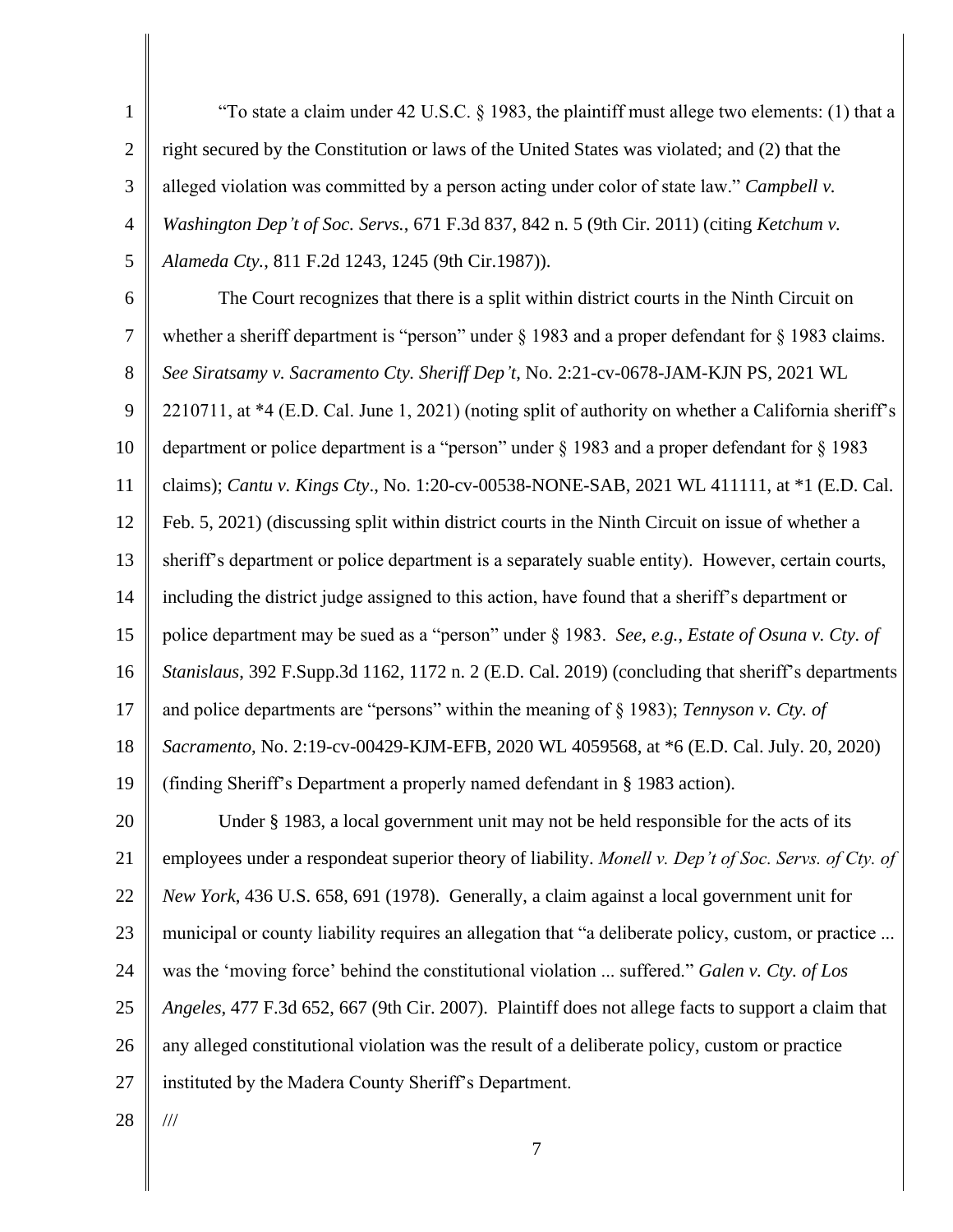# **D. Supervisory Liability**

1

| $\overline{2}$ | Insofar as Plaintiff brings claims against Defendant John Doe in his individual capacity               |  |  |
|----------------|--------------------------------------------------------------------------------------------------------|--|--|
| 3              | based solely on his supervisory role, he may not do so. Liability may not be imposed on                |  |  |
| $\overline{4}$ | supervisory personnel for the actions or omissions of their subordinates under the theory of           |  |  |
| 5              | respondeat superior. Iqbal, 556 U.S. at 676–77; Ewing v. City of Stockton, 588 F.3d 1218, 1235         |  |  |
| 6              | (9th Cir. 2009); Jones v. Williams, 297 F.3d 930, 934 (9th Cir. 2002).                                 |  |  |
| $\tau$         | Supervisors may be held liable only if they "participated in or directed the violations, or            |  |  |
| $8\,$          | knew of the violations and failed to act to prevent them." Taylor v. List, 880 F.2d 1040, 1045 (9th    |  |  |
| 9              | Cir. 1989); accord Starr v. Baca, 652 F.3d 1202, 1205-06 (9th Cir. 2011); Corales v. Bennett,          |  |  |
| 10             | 567 F.3d 554, 570 (9th Cir. 2009). "The requisite causal connection may be established when an         |  |  |
| 11             | official sets in motion a 'series of acts by others which the actor knows or reasonably should         |  |  |
| 12             | know would cause others to inflict' constitutional harms." Corales, 567 F.3d at 570. Supervisory       |  |  |
| 13             | liability may also exist without any personal participation if the official implemented "a policy so   |  |  |
| 14             | deficient that the policy itself is a repudiation of the constitutional rights and is the moving force |  |  |
| 15             | of the constitutional violation." Redman v. Cty. of San Diego, 942 F.2d 1435, 1446 (9th Cir. 1991)     |  |  |
| 16             | (citations and quotations marks omitted), abrogated on other grounds by Farmer v. Brennan, 511         |  |  |
| 17             | U.S. 825 (1970).                                                                                       |  |  |
| 18             | Here, Plaintiff's conclusory statements are insufficient to state a cognizable claim against           |  |  |
| 19             | Defendant Sheriff John Doe. Plaintiff does not allege that Defendant Sheriff John Doe personally       |  |  |
| 20             | participated in or directed the alleged violations. Plaintiff also does not allege that Defendant      |  |  |
| 21             | Sheriff John Doe implemented a deficient policy that was the moving force of the violation. See        |  |  |
| 22             | Willard v. Cal. Dep't of Corr. & Rehab., No. 14-0760, 2014 WL 6901849, at *4 (E.D. Cal. Dec.           |  |  |
| 23             | 5, 2014) ("To premise a supervisor's alleged liability on a policy promulgated by the supervisor,      |  |  |
| 24             | plaintiff must identify a specific policy and establish a 'direct causal link' between that policy and |  |  |
| 25             | the alleged constitutional deprivation."). A "failure to train" theory can be the basis for a          |  |  |
| 26             | supervisor's liability under § 1983 in only limited circumstances, such as where the failure           |  |  |
| 27             | amounts to deliberate indifference. Id.; see also City of Canton v. Harris, 489 U.S. 378, 387-90       |  |  |
| 28             | (1989). To establish a failure-to-train claim, a plaintiff must show that ""in light of the duties     |  |  |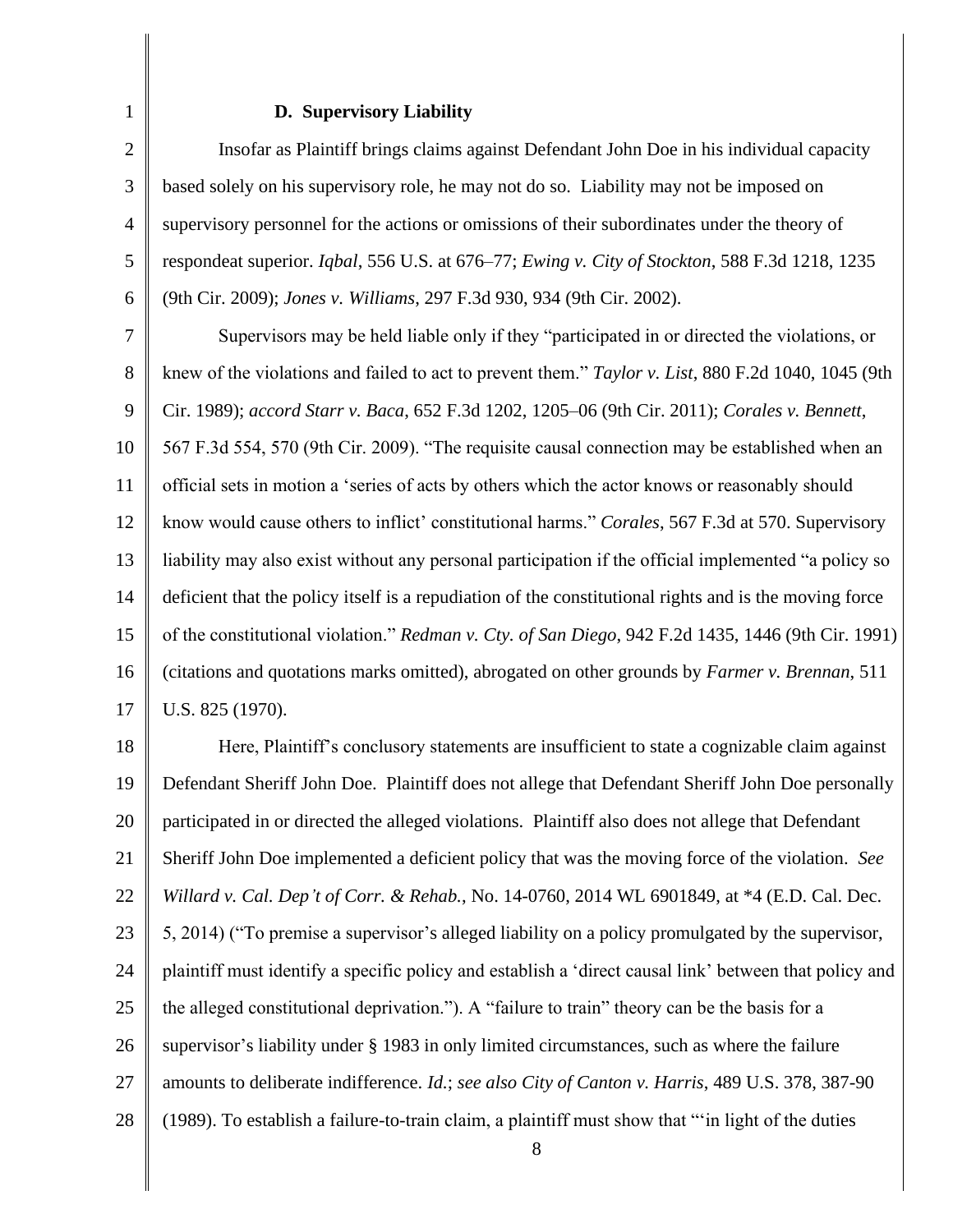1 2 3 4 5 6 assigned to specific officers or employees, the need for more or different training [was] obvious, and the inadequacy so likely to result in violations of constitutional rights, that the policymakers...can reasonably be said to have been deliberately indifferent to the need.'" *Clement v. Gomez*, 298 F.3d 898, 905 (9th Cir. 2002) (quoting *Canton*, 489 U.S. at 390). Plaintiff has not alleged facts demonstrating that defendant was deliberately indifferent to a need for more or different training.

7

### **E. Doe Defendants**

8 9 10 11 12 13 Plaintiff names Doe defendants in this action. Unidentified, or "John Doe" defendants must be named or otherwise identified before service can go forward. "As a general rule, the use of 'John Doe' to identify a defendant is not favored." *Gillespie v. Civiletti*, 629 F.2d 637, 642 (9th Cir. 1980). Plaintiff is advised that John Doe or Jane Doe defendants cannot be served until Plaintiff has identified them as actual individuals and amended his complaint to substitute names for John Doe or Jane Doe.

14

### **IV. Conclusion and Order**

15 16 17 18 Plaintiff's complaint fails to state a cognizable claim for relief under section 1983. As Plaintiff is proceeding pro se, the Court will grant Plaintiff an opportunity to amend his complaint to cure the identified deficiencies to the extent he is able to do so in good faith. *Lopez v. Smith*, 203 F.3d 1122, 1130 (9th Cir. 2000).

19 20 21 22 Plaintiff's amended complaint should be brief, Fed. R. Civ. P. 8(a), but it must state what each named defendant did that led to the deprivation of Plaintiff's constitutional rights, *Iqbal*, 556 U.S. at 678-79. Although accepted as true, the "[f]actual allegations must be [sufficient] to raise a right to relief above the speculative level . . . ." *Twombly*, 550 U.S. at 555 (citations omitted).

- 23
- 24 25

Additionally, Plaintiff may not change the nature of this suit by adding new, unrelated claims in his first amended complaint. *George v. Smith*, 507 F.3d 605, 607 (7th Cir. 2007) (no "buckshot" complaints).

26 27 28 Finally, Plaintiff is advised that an amended complaint supersedes the original complaint. *Lacey v. Maricopa Cty.*, 693 F.3d 896, 927 (9th Cir. 2012). Therefore, Plaintiff's amended complaint must be "complete in itself without reference to the prior or superseded pleading."